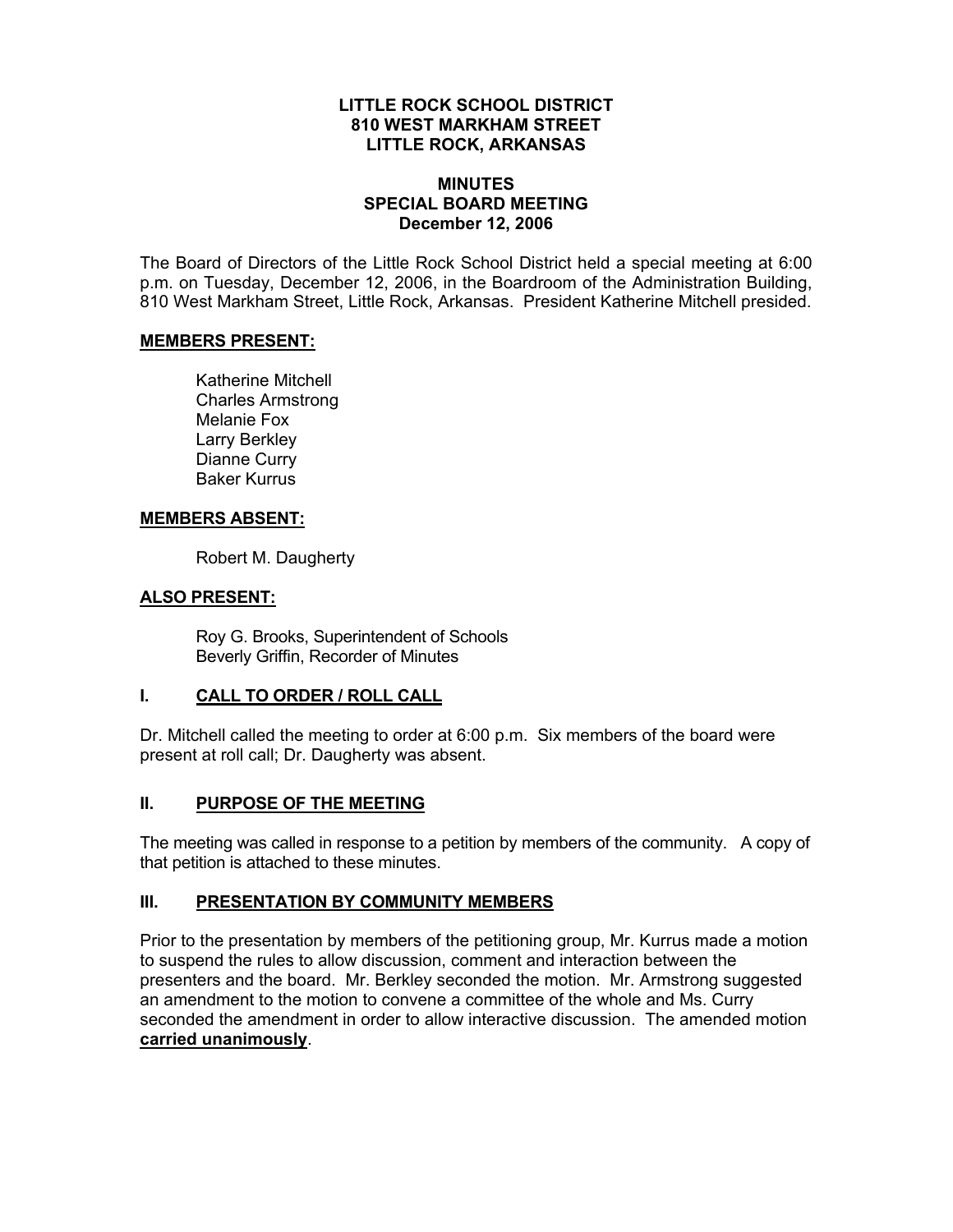Special Board Meeting December 12, 2006 Page 2

Presenters introduced themselves, made statements of personal perspective, read prepared remarks, and asked questions of the board and administration.

- *Terrence Bolden* opened the meeting by stating that the request for the special meeting was not related to the pending desegregation litigation, but for the purpose of addressing issues related to improved student achievement and opportunities to build better relationships between the community and the board. He stated that strong leaders recognize the importance of diversity of views when making the necessary decisions to improve the LRSD.
- *Dennis Burrow* stated that Little Rock is still a divided community, even after 50 years of school desegregation litigation. He stated belief that there is fear about what is going to happen now that the board consists of a Black majority and he wondered how that will influence the decisions of the board. The media and the community have placed emphasis on the board's membership as a racial issue for 2007. He asked, "What do we want to look like 50 years later?"
- *Xavier Muhammad* introduced himself as a member of Concerned Citizens United and as a parent of children who attend school in the LRSD. His topic of discussion was accountability and how parents must be held accountable for their own children as well as other children in the community. He reminded the board that accountability starts at the top and that they are accountable for ensuring that everything possible is done in the best interest of all children. He assured the board that the racial make up of the board should be irrelevant to parents; what is relevant is that the board deliver on their promises. His question was, "Are there things in place to make sure that we make good on promises made to the community?"

Later in the meeting Mr. Muhammad stated that the problems that exist in Little Rock are evident across the nation; that the way education is delivered to the students does not work for Black students. He suggested bold initiatives to change the curriculum and find something that works with black students.

- *Carol Roddy* reminded the board of their goals - with the first one being "Students will demonstrate improved achievement." She reviewed achievement data and statistical information taken from the ADE website and published district report cards comparing achievement between Black and White students. She asked the board to define the programs that will improve achievement in the LRSD.
- *Andre Guererro* introduced himself as a patron and member of Concerned Citizens United. He questioned achievement disparities between White, Hispanic and African American students as reported in the state's school report card and asked, "How is staff development implemented in advance of putting programs in place to assist our students?" and "What information are we providing for our parents?"
- *LouEthel Nauden* questioned the reasons for disparities in achievement between Black and White students when they are "sitting in the same classroom." She reviewed a report that included a listing of programs implemented in the LRSD to provide remedial assistance. She asked whether the district is learning which programs are working, which are successful in meeting the needs of the students, and if any are making a significant difference in addressing the achievement disparities? She also stated that it was important to balance staffing at the schools, both racially and by teacher experience and educational levels.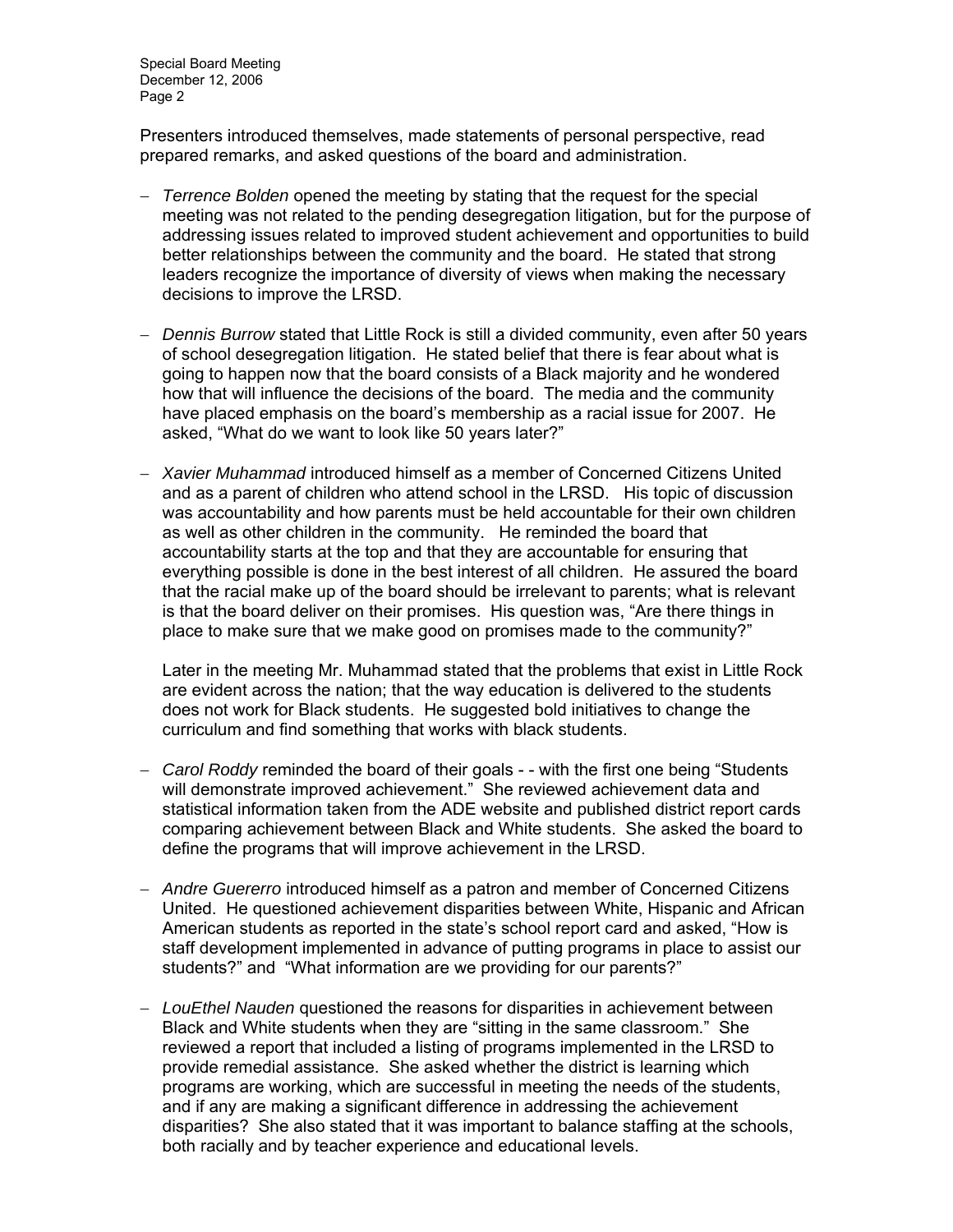Special Board Meeting December 12, 2006 Page 3

 *Annie Abrams* stated, "Human capitol in a global economy is our best defense against ignorance." She expressed enthusiasm for the goals established by Dr. Brooks when he first arrived in the LRSD - - noting that he set high expectations for the LRSD to be one of the best school districts in the nation. "Education is the mechanism we must use for our own survival." She asked: "What data does the board have that supports progress toward closing the achievement gap?"

After listening to board member comments later in this meeting, Ms. Abrams discussed the difficulty in getting parents motivated to become involved, noting that many parents are working hard to support their families and aren't able to be as involved in schools as they would like to be.

- *Joyce Elliott*, chairman of the state legislative facilities oversight committee, provided a personal view of her experiences as a fifteen-year-old "guinea pig." She was one of a very few Black students hand selected to attend an all White school in a very small Arkansas town. When given the choice to return to the all-Black school in her community, she chose to stay because she thought she would receive the benefit of a better education at the majority White school. Ms. Elliott stated that she was determined to provide facilities resources to the LRSD and she encouraged the board and Dr. Brooks to stand firm on receiving a fair share of facilities funding from the state. She encouraged the board regarding the efforts to build a school in the western part of Pulaski County, stating that "we must assure every parent in the school district . . . that we will provide facilities that are equitable." She asked: "What do we have in place to ensure that our ten-year plan guarantees each child will be treated equally?" and "How will parents be kept informed?" She closed by stating "Equitable facilities are also a part of closing the achievement gap."
- *George Blevins* referred to Dr. Burrows comments regarding fear in the community. He stated that the fear should be about losing the intellectual and technological edge in the United States, not about the racial make-up of school boards. "It is time to make sure that every child in the country has an opportunity to have an excellent education." He stated that the citizens present at this meeting weren't here to be adversarial, but to offer assistance to in making sure that our children are learning. He offered resources to assist in any way possible with bringing about academic and social improvement in our schools. Since buildings and facilities have an impact on parents' decisions to send their children to our schools, he asked, "What are we doing to ensure that our facilities are well maintained and equitable?"

Later in the meeting Mr. Blevins reported that Dr. Brooks had asked him to help build more parental involvement in the district, and he asked what could be done to help parents feel more welcome in the schools. He stated his plans to become more aggressive in getting parents involved and encouraging them to feel that they are a part of the school system.

Dr. Mitchell opened the floor for discussion and questions.

- Mr. Kurrus thanked the presenters and addressed several of the points made: He agreed that the achievement gap was troubling, nationally, statewide and within the LRSD. He stated that all board members want to see all kids achieve, and all board members and administrators want to see a narrower achievement gap. He asked the audience to consider what is being used to measure the achievement levels of our students and how a decreasing number of White students, with an increasing number of Hispanic and Asian students, and stable number of African American students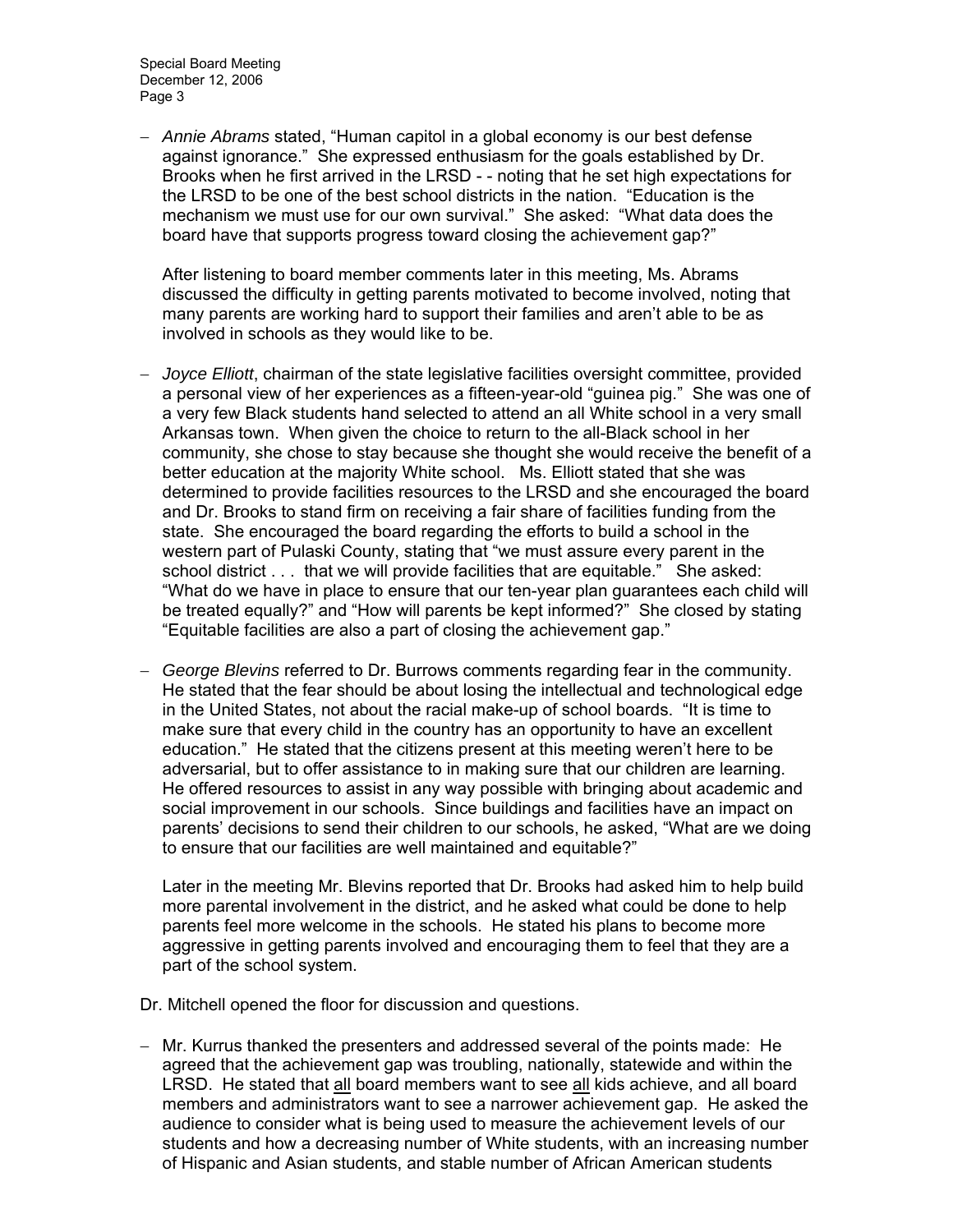would be measured now and in the future. He quoted a publication by Gary Orfield regarding "resegregation" and white flight, resulting in additional problems in inner cities. He noted that the achievement gap had narrowed slightly in the LRSD, not enough, but small amounts of improvement have been measured. He asked Ms. Nauden and Mr. Guerrero to put aside the racial achievement gap issues and to focus on how our students are doing with the required state standards.

Mr. Kurrus continued, stating that achievement disparity does not in itself denote discrimination; that the achievement gap is impacted more by socioeconomic factors than by race. He restated the importance of eradicating racism whenever possible, but that it was more important to remediate the students from lower socioeconomic backgrounds. "Our efforts need to focus on all under-performing and underachieving students."

Mr. Kurrus briefly reviewed the district's facilities needs, noting that most of the district's facilities dollars have been spent in the central part of the city, in zones one and two, but that the schools in the western part of the city were full and over capacity. He agreed with the comments made earlier by Joyce Elliott, and thanked her for supporting the district in ongoing efforts to increase state facilities funding for the LRSD.

- Mr. Berkley expressed appreciation for the speakers' comments and their tone of cooperation. He stated that "Even though we haven't been successful in completely closing the gap, the board has remained committed to continuing to do whatever it takes to address the problems of low achieving students." He stated that he was encouraged to hear from the public and that the district needs everyone to focus on helping the district to address the problems of low student achievement and to communicate that message to others in the community.
- Ms. Curry expressed concern regarding the major differences in success rates within our schools, comparing students from Magnet Schools to those who attend area elementary schools, including differences between professional development and other resources provided to the staff. She discussed tracking individual student progress from one grade level to the next in order to determine whether current programs are effective.
- Dr. Mitchell reiterated previous remarks regarding her firm belief that the achievement gap would be narrowed significantly by reducing class size in pre-k and kindergarten to 15 students. This would allow teachers to address specific and individual student needs early to provide a firm foundation. She also suggested providing an aide in every classroom and involving the teachers who are implementing the programs in the decision-making to determine which programs they feel are most effective.
- Mr. Armstrong agreed with Dr. Mitchell's remarks and encouraged more parents to become involved in their children's education. He stated that board members had a responsibility to hold the district accountable for action and he encouraged the board and administrators to pull together and to work as one, closing by stating that "A house divided will fall." Later in the meeting, he called for unity and asked that we build high expectations for our students by bringing in members of the community to work together, possibly establishing a task force, to gather input and make recommendations to the board.